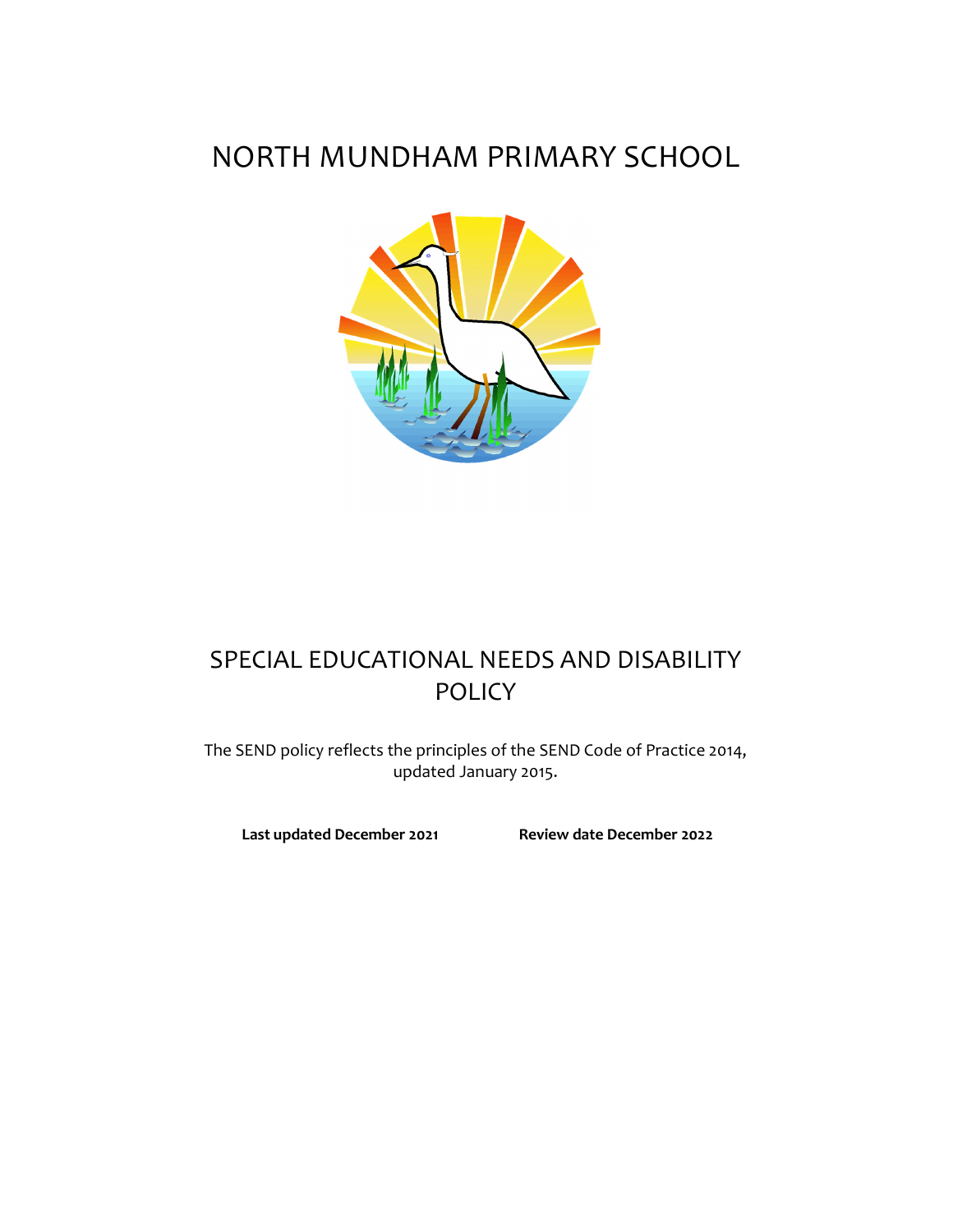# **NORTH MUNDHAM PRIMARY SCHOOL SPECIAL EDUCATIONAL NEEDS AND DISABILITY POLICY**

## **Definition of Special Educational Needs (SEN) as taken from section 20 of the Children and Families Act 2014.**

A child or young person has special educational needs if he or she has a learning difficulty or disability which calls for special educational provision to be made for him or her. A child of compulsory school age or a young person has a learning difficulty or disability if they;

(a) have a significantly greater difficulty in learning than the majority of others of the same age, or

(b) have a disability which prevents or hinders them from making use of facilities of a kind generally provided for others of the same age in mainstream schools or mainstream post-16 institutions.

A child under compulsory school age has special educational needs if they fall within the definition at (a) or (b) above or would do so if no special educational provision were made.

Children must not be regarded as having a learning difficulty solely because the language or form of language of their home is different from the language in which they will be taught.

The named SENDCo for North Mundham Primary School is Mrs Laura Finch. SEND Governor: Mrs Lindsay Haines Contact telephone number at the school is: 01243 785502

This policy complies with the statutory requirement laid out in the SEND Code of Practice and has been written in reference to the following guidance and documents:

This policy is written in line with the requirements of:

- Part 3 of the Children and Families Act 2014;
- SEND Code of Practice January 2015;
- The Equality Act 2010 (Updated Version May 2014);
- The Special Educational Needs and Disability Regulations 2014;
- The Special Educational Needs (Personal Budgets and direct payments regulations) Clause 49; 2014;
- The SEND Information report regulations 2014;
- Teachers Standards 2012.

This policy should be read in conjunction with the following school polices and documents:- Anti-Bullying Policy, Accessibility Plan, Safeguarding policy, Medicines policy, SEND Information Report, Equality Statement, and Behaviour Policy.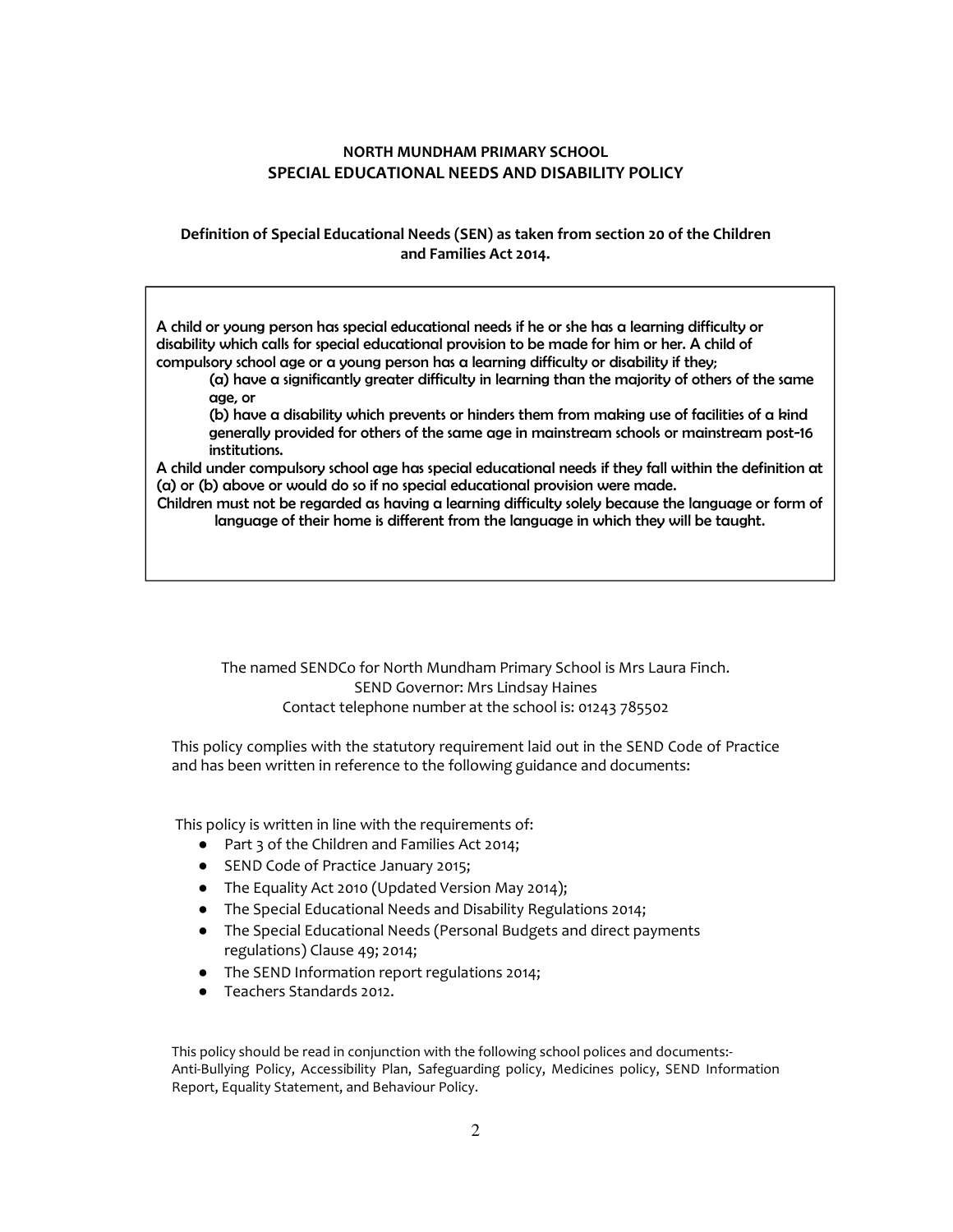## **SECTION A: SPECIAL EDUCATIONAL NEEDS PROVISION AT NORTH MUNDHAM PRIMARY SCHOOL**

"Children have special educational needs if they have a learning difficulty which calls for special educational provision to be made for them." (Education Act 1996)

At North Mundham Primary School we aim to provide a firm foundation of respect, independence and caring values to prepare children for the society in which they live. It is important that the school works in close partnership with parents to share the values that we uphold. We have high expectations for all our learners and we aim to provide every child with equal opportunities to access a broad and balanced education. All children are entitled to an education that enables them to make progress so that they can achieve their best, become confident individuals living fulfilling lives, and make a successful transition into adulthood, whether into employment, further or higher education or training.

We use a range of teaching and learning strategies including whole class quality first teaching, group teaching and sometimes learning on a 1:1 basis. These are adopted by staff according to the type of activity and the needs of the learners as directed by the teachers. Teachers use many different strategies in their teaching to engage the children in stimulating and challenging learning activities whilst ensuring our learners are fully included.

We are very aware that not everyone learns in the same way; some people prefer to learn with pictures and other images (visual learners), some prefer to listen (auditory learners) and some prefer to be active (kinaesthetic learners). When we plan for the learning activities we aim to ensure that we address the needs of all learning styles wherever possible.

#### **1. Objectives:**

- To welcome pupils with SEND and meet their needs in a positive manner so they achieve their best;
- To provide an inclusive education for all pupils with SEND and use our best endeavours to remove barriers to learning by providing quality first teaching differentiated for individual pupils;
- To identify and assess children with SEND as early as possible by gathering information from parents and other agencies;
- To identify and address pupils' needs through the graduated approach and the four part process of **assess, plan, do, and review**; ensuring that that there is careful monitoring and assessment of pupils throughout their time at the school;
- To work with parents to gain a better understanding of their child and involve them in all stages of their child's education;
- To enable pupils to participate and be involved in the process of information gathering and reviewing progress;
- To ensure funding is allocated to provide high quality provision for those with identified SEND;
- To make reasonable adjustments for disabled children to help alleviate any substantial disadvantage they experience because of their disability as set out in the Equality Act 2010 (Version May 2014);
- To ensure that support agencies are used effectively;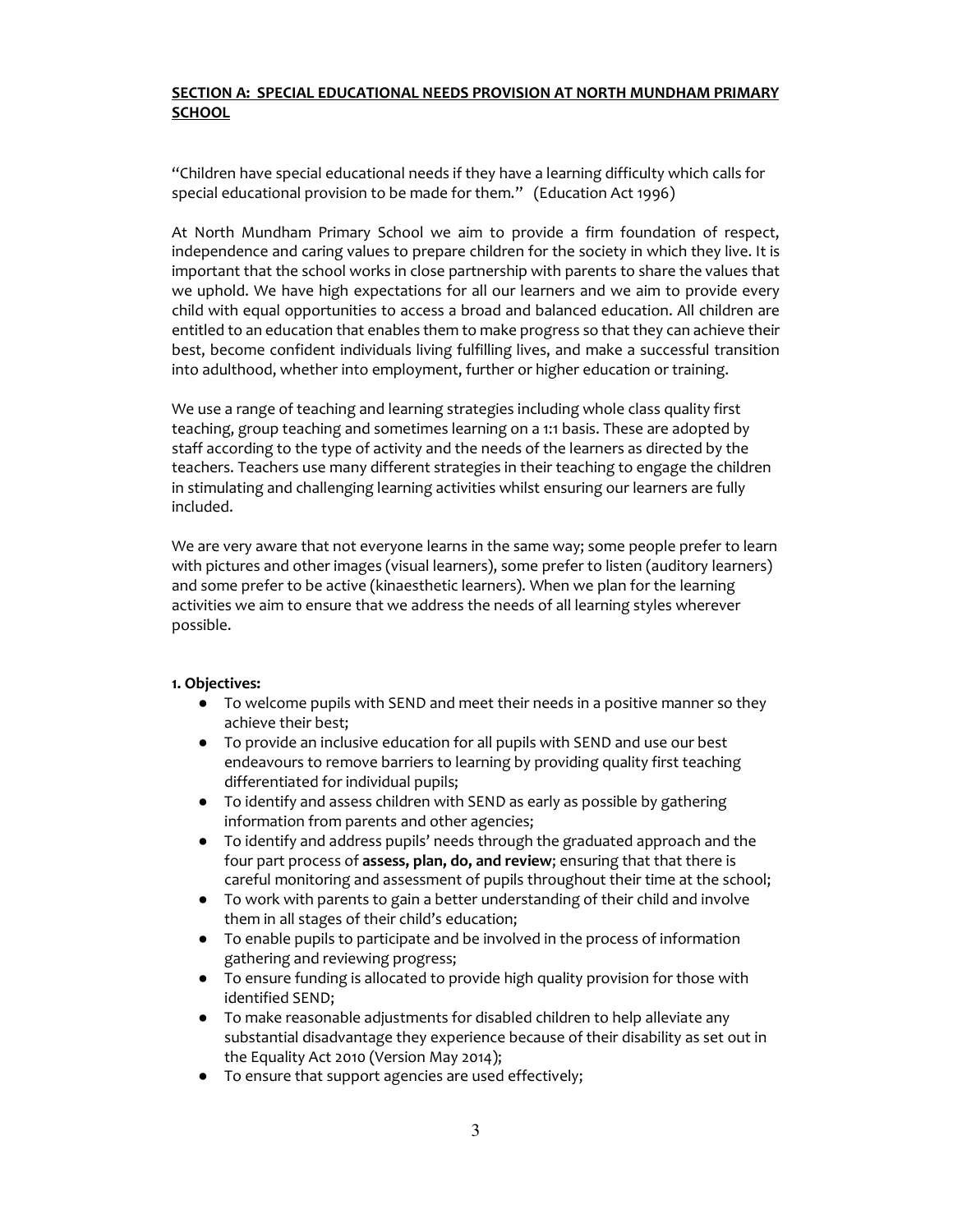- To encourage confidence and raise self esteem by providing a caring and well organised environment so children with SEND can achieve their best;
- Work within the guidance provide in the SEND Code of Practice, updated 2015;
- Provide support and advice for all staff working with special educational needs pupils.

# **2. How we aim to meet these objectives:**

- High quality teaching, differentiated for individual pupils, is the first step in responding to pupils who have or may have SEND;
- Ongoing celebration of diversity and valuing all achievements whether they are social, emotional, cognitive or physical;
- Ensuring clubs, trips and activities offered to children at North Mundham are available to children with special educational needs. For some pupils 'reasonable adjustments' may need to be made. This is always done in partnership with families and carers;
- Early identification of pupils who need extra help through: ongoing teacher observation and assessment, outcomes from baseline assessments, progress in relation to the Early Years Foundation Stage Profile, Primary Literacy and Maths curriculum descriptors, performance against pre key stage standard descriptions, National Age Related Expectations, standardised screening and assessment, discussions with parents and information gathered from outside agencies;
- We work to ensure that our approach to teaching and learning is of high quality and personalised to meet the individual needs of the majority of children;
- Ensuring that all staff are able to recognise emerging needs and implement a graduated approach to SEND by developing existing skills in the identification, assessment of and provision for pupils with SEND, providing training and support as appropriate;
- We follow the advice in The National Curriculum on how to adapt the curriculum and the learning environment for pupils with special educational needs. We also incorporate the advice provided as a result of assessments, both internal and external, and the strategies described in statements of special educational needs / Education, Health and Care Plans;
- Termly planning and reviewing of Individual Learning Plans for all pupils with SEN, involving both parents and pupils as much as possible;
- Ensuring that advice from outside agencies is sought and incorporated into the pupils' support;
- To focus on outcomes not difficulties. Positive reinforcement to encourage pupil's achievements and frequent celebrations of success giving equal status to physical, cognitive, social and emotional achievements enabling all children to feel valued for their efforts;
- Monitoring the provision and progress of pupils with existing SEND statements or Education Health Care Plans (EHCPs) and those children designated 'SEN Support';
- Ensuring that SEND is featured in the School Development Plan, reflecting the training needs of all staff;
- Ensuring that we have high expectations of all pupils, set suitable and challenging targets with termly monitoring meetings including SENDCo and Class teacher;
- Listen to and value parents' concerns about their child's development; engaging in positive discussions to ensure the best outcomes for the child;
- Supporting social, emotional and mental health through the provision of nurture groups and social skill groups;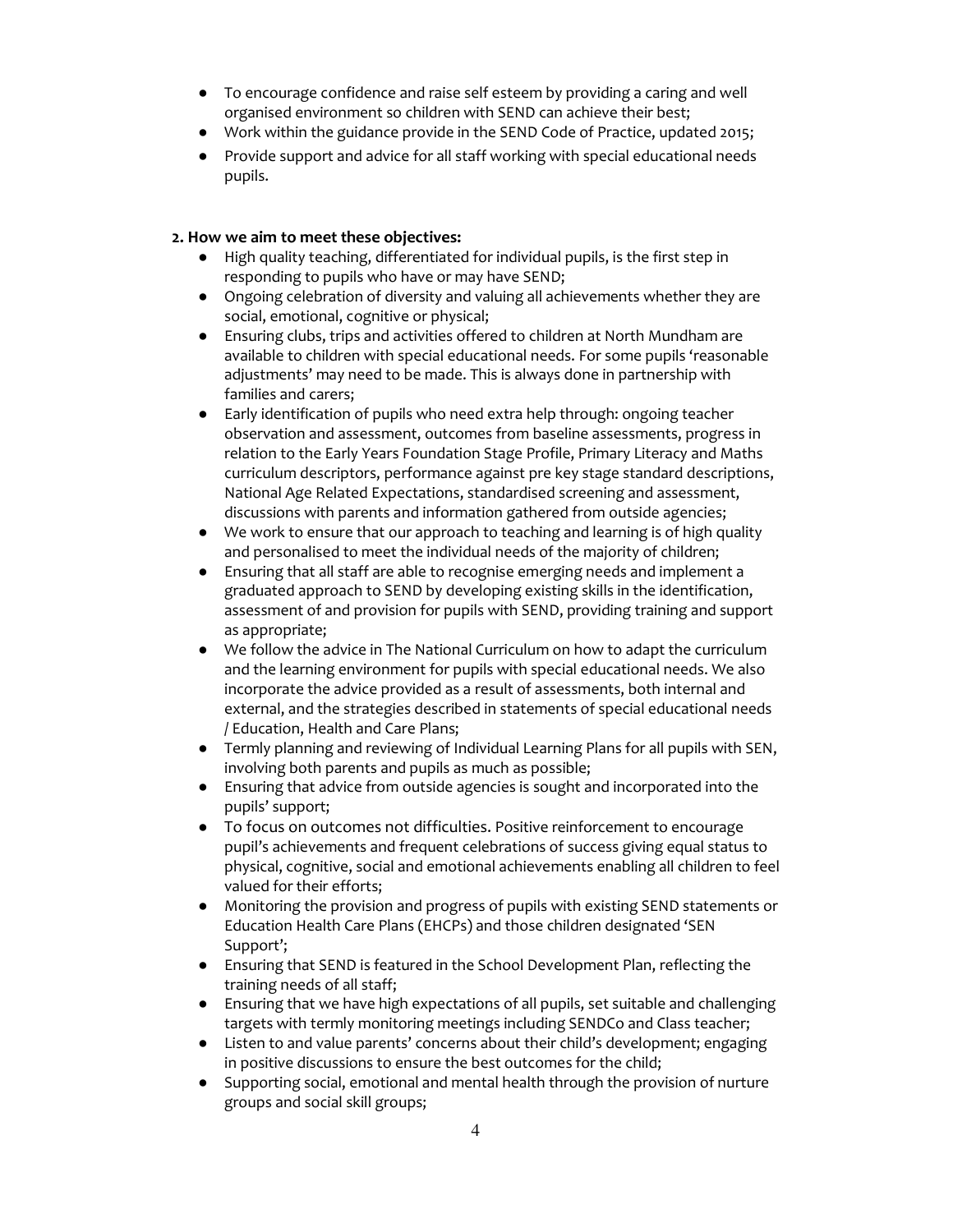● To ensure that SEND is reflected in school policies, schemes of work, planning, monitoring and record keeping.

We are committed to early identification of Special Educational Needs and adopt a graduated response to meeting them in line with the SEND Code of Practice 2014, updated January 2015. A range of evidence is collected through school assessment and monitoring arrangements. If this suggests that your child is not making the expected progress, the class teacher will consult with you as parents/carers and the school SENDCo (Special Educational Needs and Disability Coordinator) in order to decide whether additional or different provision is necessary. In addition to the usual assessment, there are specialist assessment tools which we use to explore the reasons for any difficulties. There is no need for pupils to be registered or identified as having special educational needs unless the school is taking additional or different action. Until then, we meet a child's needs though quality first teaching and differentiation in the classroom.

Concern about a child's progress should be first discussed with the class teacher. Additional assessment or support can then be discussed with the SENDCo.

## **SECTION B: ARRANGEMENTS FOR FULL ACCESS TO A BROAD AND BALANCED CURRICULUM**

*The National Curriculum Inclusion Statement states that teachers should set high expectations for every pupil, whatever their prior attainment. Teachers should use appropriate assessment to set targets which are deliberately ambitious. Potential areas of difficulty should be identified and addressed at the outset. Lessons should be planned to address potential areas of difficulty and to remove barriers to pupil achievement. In many cases, such planning will mean that pupils with SEND and disabilities will be able to study the full national curriculum. (Code of Practice 2015)*

All children are entitled to full and equitable access to the National Curriculum and high quality teaching. This is reflected in the school's Inclusion Policy and North Mundham sets out to ensure that:

- All efforts are made to overcome individual pupils' barriers to learning;
- All classrooms have well planned activities with clear learning intentions, differentiated to enable all pupils to make progress;
- Classroom resources are organised in such a way as to enable pupils to develop independence in selecting appropriate materials for a task;
- A range of teaching styles are used including auditory, visual and kinaesthetic;
- The successes and achievements of all pupils are celebrated and pupils learn to be proud of their achievements.
- All pupils are encouraged and enabled to have full participation and to know their contributions are valued;
- A range of different organisational settings are planned to provide class, group, paired and individual work.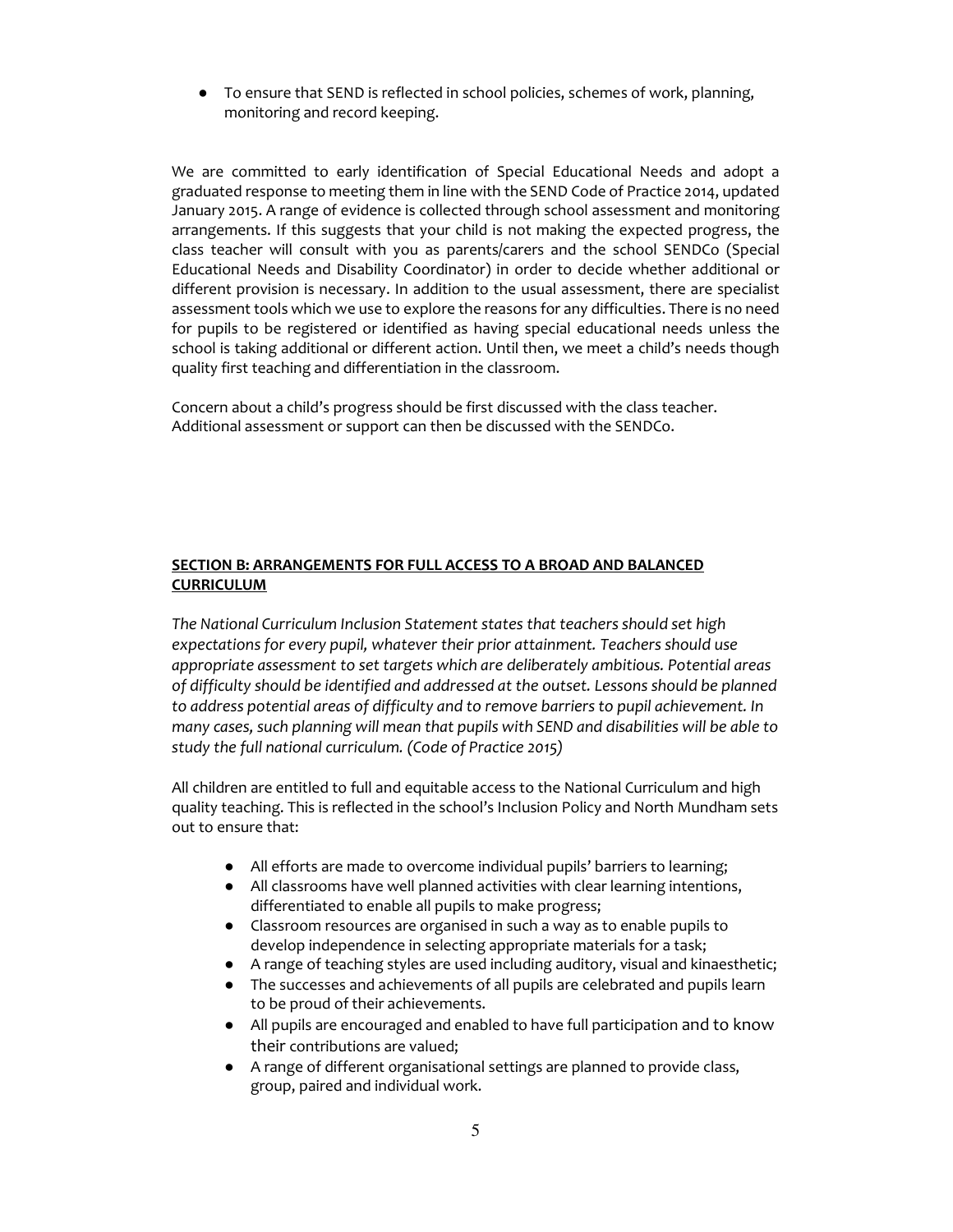**When pupils are withdrawn to work in small groups or individually, every effort is made to ensure that they do not miss out on the broad and balanced curriculum to which they are entitled.**

Our school strives to provide an engaging and exciting curriculum for all children. The child's class teacher will plan for the variety of needs in the classroom by providing appropriate tasks and achievable outcomes to consolidate and extend children's learning. For children with special educational needs, the teacher may provide different resources or there may be an adult to assist a small group of children to complete the task as independently as possible.

The school may support a child in a variety of ways depending on their individual needs. The first way is within the class, where learning tasks will be matched to the child's needs and will be overseen by the class teacher. An additional provision may be through targeted small group work that may take place out of the classroom. The child's targets will be set by class teacher in collaboration with the SENDCo. A further level of provision may involve your child working individually with a member of staff to meet specific targets. These targets will be set out in a Learning Plan which also details the intervention they are receiving. The Learning Plan describes the support that is additional to or different from that provided as part of the School's usual differentiated curriculum. Records of progress towards targets will be kept and children will keep a record of new skills which will show them how they are making steps towards their own goals and dreams.

Our aim is to raise the aspirations of and expectations for all pupils with SEND. We endeavour to provide a focus on outcomes for children.

#### **SECTION C: IDENTIFICATION, ASSESSMENT AND RESPONSE.**

Children will have needs and requirements that may fall into at least one of the four areas defined by the SEND Code of Practice September 2014, updated January 2015.

- **Communication and interaction**
- **Cognition and learning**
- **Social, emotional and mental health.**
- **Sensory and/or physical**

Many children will have inter-related needs; these broad categories give an overview of the range of needs we plan for at North Mundham but we consider the needs of the whole child which will include not just the special needs. The Code of Practice suggests that pupils are only identified as SEN if they do not make adequate progress once they have had all the interventions/adjustments and good quality personalized teaching. Pg.83, section 6.37. SEND Code of Practice.

The SEND Code of Practice (2015) describes adequate progress as:

- Is similar to that of children of the same age who had the same starting point;
- Matches or improves on the pupil's previous rate of progress;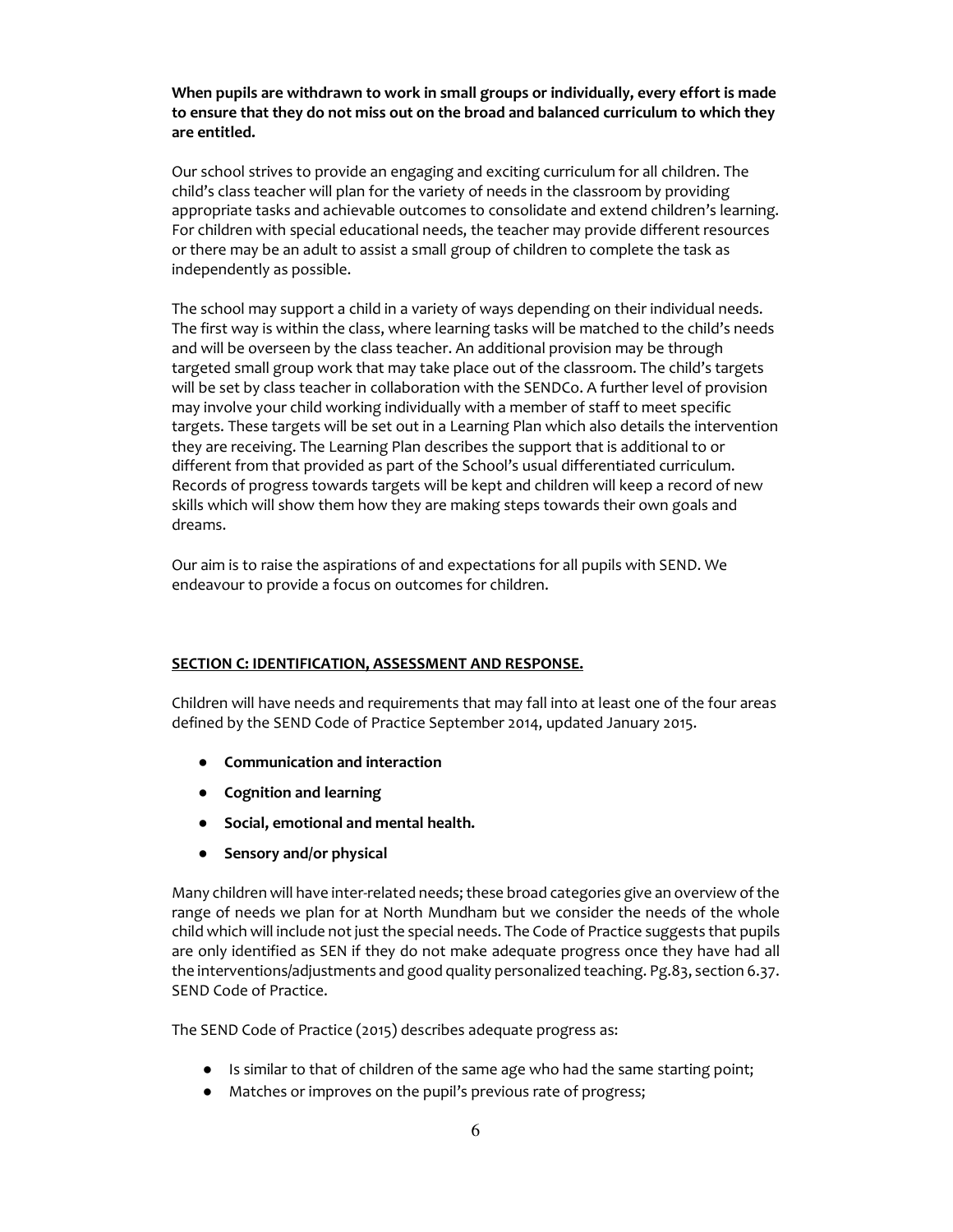● Which allows the attainment gap to close between the pupil and children of the same age.

*SEND can be identified by progress which:*

- *Is significantly slower than that of their peers starting from the same baseline;*
- *Fails to match or better the child`s previous rate of progress;*
- *Fails to close the attainment gap between the child and their peers;*
- *Widens the attainment gap;*
- *Is affected by wider development or social needs.*

#### **Admissions**

Pupils with special educational needs will be admitted to North Mundham in line with the school's admissions' policy. The school is aware of the statutory requirements of the SEN and Disability Act and will meet the Act's requirements. The school will use their induction meetings to work closely with parents to ascertain whether a child has been identified as having special educational needs at the Early Years' stage. If the school is alerted to the fact that a child may have a difficulty in learning they will use their best endeavours to collect all relevant information, plan and deliver a relevant differentiated curriculum. The accessibility plan outlines how North Mundham will consider any issues which may be a barrier to pupils' participation in school life.

Children may have an identified learning difficulty on entry to school, or may develop a need requiring special educational provision at any time throughout their school career.

A pupil has SEN where their learning difficulty or disability calls for special educational provision, namely provision different from or additional to that normally available to pupils of the same age. Making higher quality teaching available to the whole class is likely to mean that fewer pupils will require such support. Such improvements in whole-class provision tend to be more cost effective and sustainable.

#### **Assessing needs**

**If a child does not make adequate progress compared to peers, their starting point or previous attainment this would raise concerns that they had learning difficulties.** 

North Mundham aims to identify if a child is not making adequate progress as early as possible, using a process of summative and formative assessments. The assessment process includes the child's learning characteristics, the learning environment, the tasks set and the teaching style. We may look at a child's emotional needs, social skills and behaviour in different situations. There are whole class formal assessments every term and individual assessments if requested by the class teacher.

Children who have identified special educational needs have their progress monitored on a half termly basis/ 8 week basis.

Parents are consulted to gain their insight into their child's progress. If after consultation with parents it is decided that a child has underlying needs then he/she will be put on the SEND register and an Individual Learning Plan (Plan) is written to identify how the needs are to be addressed and outcomes identified.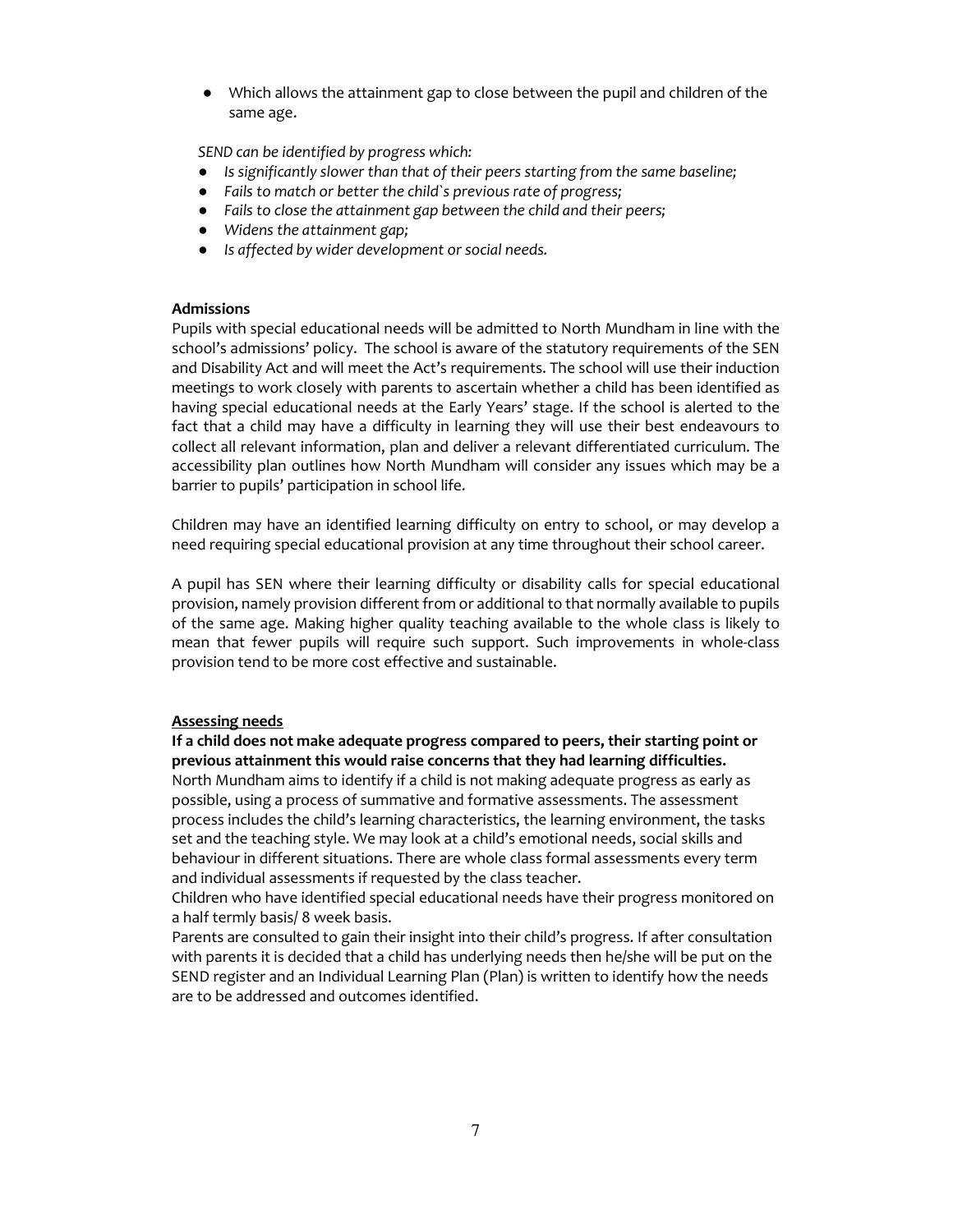Teachers are responsible and accountable for the progress and development of the pupils in their class, including where pupils access support from teaching assistants or specialist staff. (SEND Code of Practice 2015.)

High quality teaching, differentiated for individual pupils, is the first step in responding to pupils who have or may have SEN.

The graduated response is a four part cycle of assessment, planning, doing and reviewing.

#### **Assess**

The teacher identifies pupils with learning needs in the class; this involves clearly analysing the pupil's needs using the class teacher's assessment and experience of working with the pupil, details of previous progress and attainment, comparisons with peers and national data, as well as the views and experience of parents. The pupil's views and where relevant, advice from external support services will also be considered. Any parental concerns will be recorded and compared with the school's information and assessment data on how the pupil is progressing.

#### **Plan**

Planning will involve consultation between the teacher, SENDCo and parents to agree longer term learning objectives and future outcomes. Adjustments, interventions and support that are required will be recorded on the child's Individual Learning Plan which is reviewed at least termly. Parental involvement may be sought, where appropriate, to reinforce or contribute to progress at home.

All those working with the pupil, including support staff will be informed of their individual needs, the support that is being provided, any particular teaching strategies/approaches that are being employed and the outcomes that are being planned for. To track a child's long term progress and level of intervention, he/she will be included on the SEND register.

#### **Do**

The class teacher remains responsible for working with the child on a day-to-day basis. They will retain responsibility even where the interventions may involve group or one-toone teaching away from the main class teacher. They will work closely with teaching assistants and /or relevant specialist staff to plan and assess the impact of support and interventions and links with classroom teaching. The pupil's response to the support can help identify their particular need. The impact on progress, development and or behaviour that is expected will be recorded by class teacher and other staff and summarised on the Learning Plan in preparation for the termly progress review. **Review** 

Reviews will be undertaken termly. The review process will evaluate the impact and quality of the support and interventions. It will also take account of the views of the pupil and their parents. If necessary outside assessments may be considered at the progress review with parents to inform a future cycle of response.

Advice can be sought from outside specialists at any point; to advise on early identification of SEN, where little or no progress is made over a sustained period, where the child is working at levels substantially below those of their peers. Advice is incorporated into the child's individual planning and targets.

#### **The majority of children and young people with SEND will have their needs met within the school effectively at 'school level'.**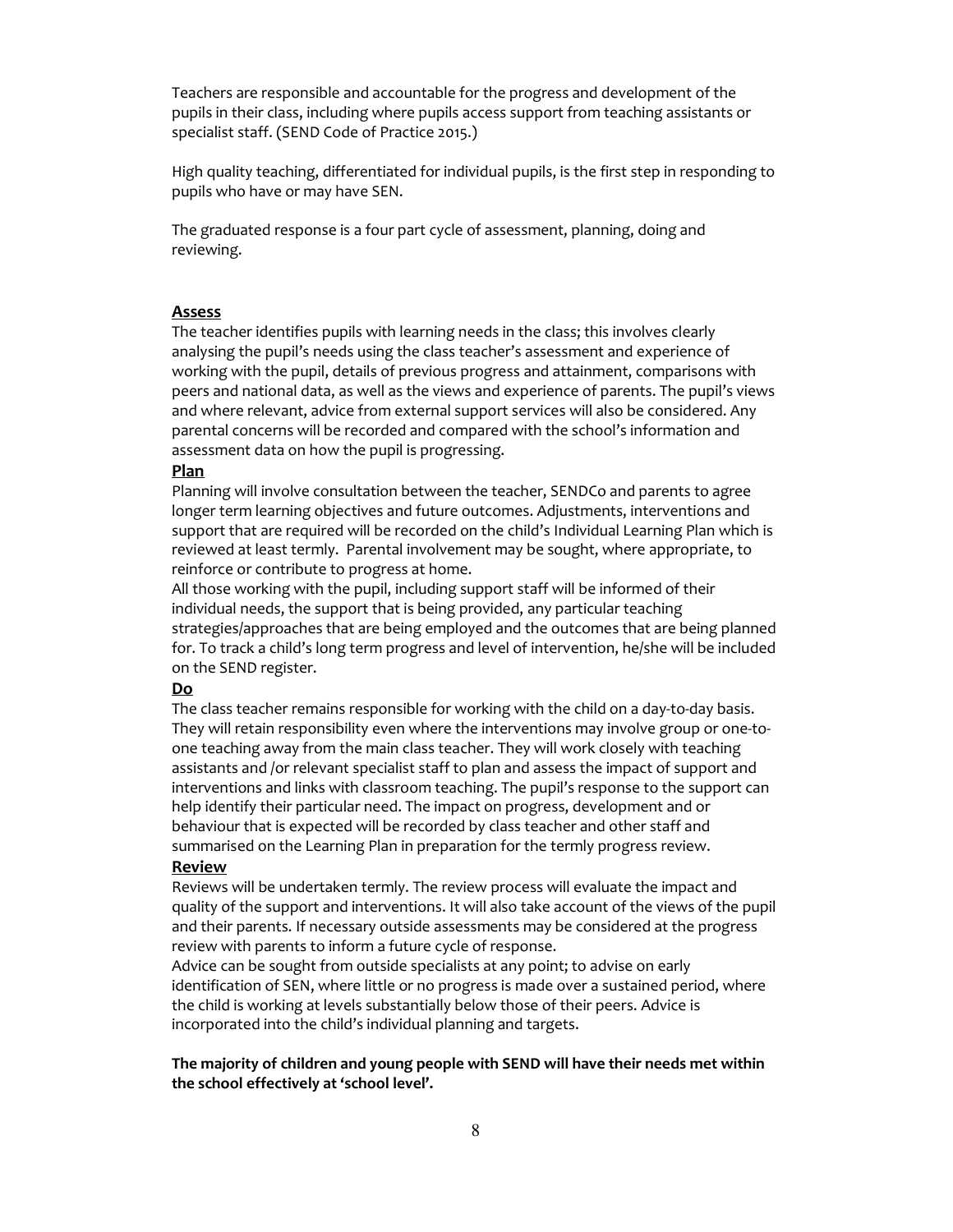This cycle of assess/plan/do/review will continue if the child is deemed by all to be making progress **with** this additional and different intervention and their needs can be met within the school's SEND budget. We will continue to identify the child as having special educational needs.

If the child is able to maintain good progress **without** the additional and different resources he or she will not be identified with special educational needs and be removed from the SEND register. For pupils to exit the SEND register this is carried out by involving the teacher, SENDCo and parents after considering information gathered from within the school about the pupil's progress, alongside national data and expectations of progress. This includes high quality and accurate formative assessment, and relevant assessment materials.

However, if the special educational provision required to meet some children's needs cannot reasonably be provided from within the normal resources here at North Mundham Primary, we will gather all the information in the format required by the LA to request an assessment of education, health and care needs.

#### **Referral for an Education, Health and Care Plan**

Information about EHCPs can be found on West Sussex Local Offer website https://westsussex.local-offer.org/information\_pages/483-education-health-andcare-plans. If a child has significant long term difficulties he/she may undergo a Statutory Assessment process by the Local Authority which is usually requested by the school but can be requested by a parent. This would be discussed at a review meeting with parents and possible outside professionals.

A request for an assessment must be supported by evidence of long term and sustained need for support which cannot reasonably be met by the school SEND budget.

#### **What is not SEN**

- Disability: (the Code of Practice outlines the "reasonable adjustment " duty for all settings and schools provided under current Disability Equality legislation – these alone do not constitute SEN);
- Attendance and Punctuality;
- Health and Welfare;
- EAL: English as an Additional Language;
- Being in receipt of Pupil Premium Grant;
- Being a Looked After Child;
- Being a child of Service personnel.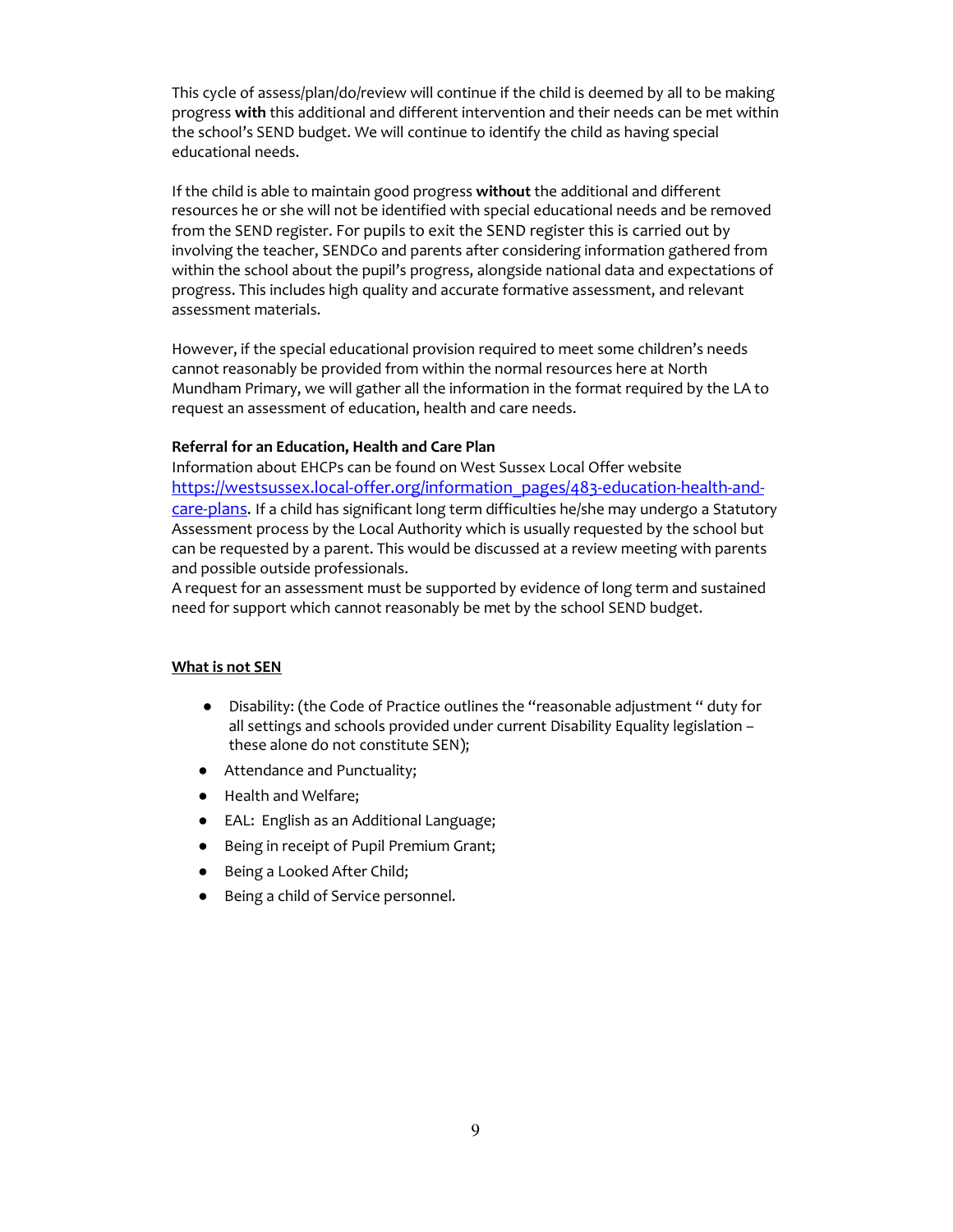## **SECTION D: MANAGING PUPILS ON THE SEND REGISTER.**

# **General Monitoring**

The SENDCo updates information about pupils on SEND register each term through monitoring the Learning Plans.

The Class Teacher is responsible and accountable for progress and development of all pupils in their class and**:** 

- The teaching and monitoring of all their pupils and identifying and reporting any concerns about SEND to the SENDCo;
- Planning differentiated interventions for all pupils with identified SEN. These should be additional to or different from those provided as part of the school's usual differentiated curriculum;
- Reviewing the effectiveness of the intervention in securing progress to inform the next steps in a graduated approach for support;
- To inform parents of concerns and the interventions that are proposed and involving them in any reviews of their child's progress;
- Termly monitoring of progress and target setting to track progress towards planned outcomes through the use of formative and summative assessment.
- Collaborating with the SENDCo to match classroom provision to the specific needs of the pupil;
- As part of the graduated approach to collaborate with outside specialists and work with the advice of the specialists to plan outcomes and provision;
- Planning with teaching assistants to ensure quality provision for pupils with SEND focused on outcomes;
- Regularly reviewing the support provided by staff and the impact on the progress of SEND pupils.

# **Teaching Assistants (TAs)**

They are responsible for the following:

- Delivering small group or 1:1 intervention programmes set by the teacher or SENDCo
- Collecting evidence of progress through observations both formal and informal;
- Alerting the class teacher to concerns which have been observed through close working with the pupils;
- Tracking progress towards outcomes set by a class teacher for specific SEND pupils;
- Providing effective feedback to the teacher on interventions;
- Collaborating with the SENDCO to match classroom provision to the specific needs of the pupil;
- Contributing to progress reviews or annual reviews.

#### **The SENDCo**

**In line with the recommendations in the updated SEND Code of Practice 2015, the SENDCo will oversee the day- to-day operation of this policy in the following ways:** 

- Maintenance and analysis of whole-school SEND register;
- Co-ordinating provision for children with special educational needs;
- Liaising with and advising teachers to identify pupil's needs; arranging any inschool specific assessments or monitoring to help identify the barrier to learning;
- Managing and supporting other classroom staff working with vulnerable learners;
- Overseeing the records on all children with Special Educational Needs;
- Liaising with and advising all staff on the graduated approach;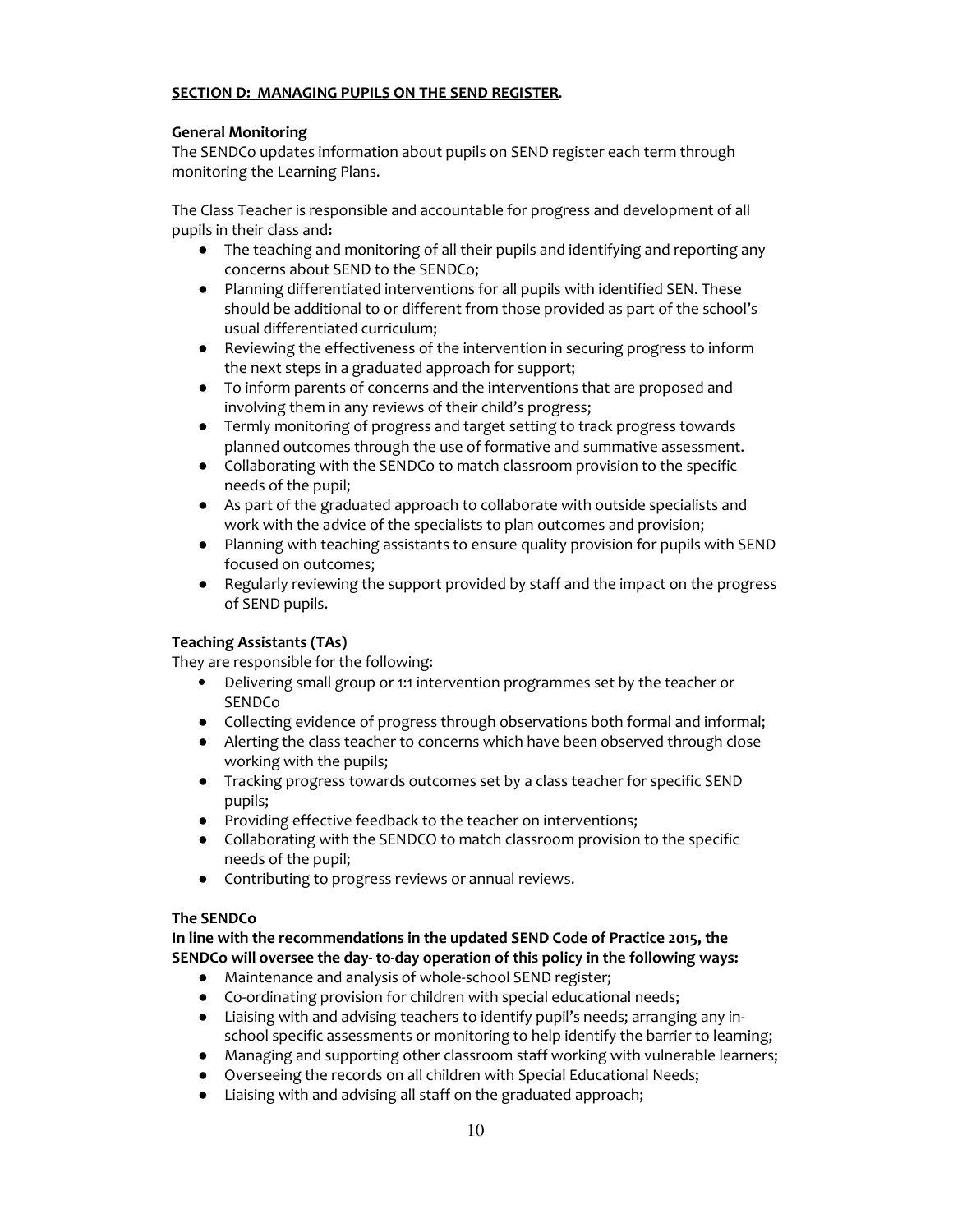- Liaising with parents of children with SEN, in conjunction with class teachers, keeping them informed of progress and listening to their views of progress;
- Overseeing and supporting staff in identifying key needs and outcomes to be recorded on Learning Plans;
- Termly review of progress against expected outcomes as identified on Learning Plans by the class teacher; ensuring learning objectives are revised and reviewed;
- Contributing to the in-service training of staff;
- Implementing a programme of Annual Reviews for all pupils with a statement of special educational need or Education Health Care Plan;
- To implement a programme of six monthly reviews for Early Years pupils with Education Health Care Plans;
- Overseeing the smooth running of transition arrangements and transfer of information for Year 6 pupils identified as SEND or vulnerable learners;
- Working with Early Years staff to ensure successful transition into school/nursery or from other EYs settings for children with identified SEND or disability;
- Ensuring interventions for SEND pupils are effective and evidence based;
- Evaluating regularly the impact and effectiveness of additional interventions for SEND pupils;
- Arranging specific SEND resources;
- Key point of contact with external agencies especially the LA.
- Liaising closely with a range of outside agencies to support SEN/vulnerable learners in consultation with parents;
- Attending SENDCo network meetings and training as appropriate;
- Liaising with the school's SEND Governor, keeping the Governor informed of current issues regarding provision for vulnerable learners, including those with Special Educational Needs;
- Working as part of the Senior Leadership team to ensure SEND information is shared with staff and SEND is included in the school development;
- Reviewing the SEND policy annually and ensuring up to date information is on the website.

# **Members of the Senior Management Team**

- The day to day management of the SEND Policy and the Disability Equality Duty Scheme and Accessibility Plan;
- Allocating and monitoring appropriate resources for SEND from the delegated budget and statement funding;
- Ensuring the effective use of the SEND COP (Code of Practice) especially through professional development and appropriate time allocations;
- To ensure that staff are delivering high quality teaching differentiated for individual pupils through the teacher appraisal process using the teaching standards. Monitoring teachers' planning and pupil achievement each term and ensuring action points are followed through;
- Reporting to Governors on SEND Code Of Practice procedures and SEND resourcing and Disability Equality Duty Scheme.

# **The Governing Body is responsible for:**

- Ensuring that the best possible provision is made for all pupils with SEN;
- Monitoring the quality of SEND Provision;
- Ensuring information about the implementation of the policy for SEND is published on the school website and this is updated annually;
- Ensuring the integration of pupils with SEND in the school community;
- Ensuring that the budget for SEND is allocated appropriately;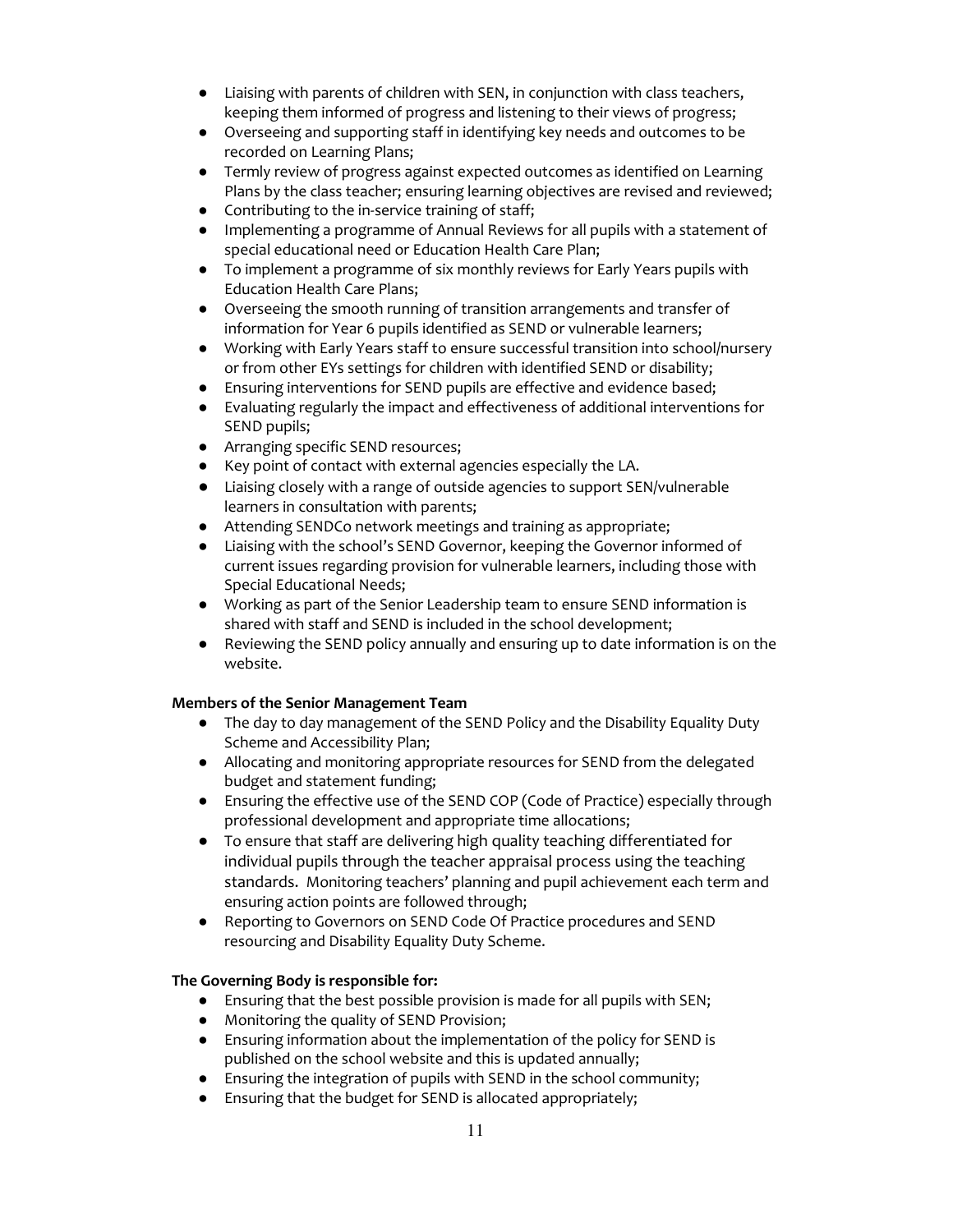- Electing a designated SEND Governor to liaise with the SENDCo;
- Defending the school should a complaint be brought to the SEND and Disabilities Tribunal.

# **SECTION E : PUPILS AND FAMILIES.**

● Our school Local Offer can be found on our school website https://northmundham.w-sussex.sch.uk/?page\_id=355

#### **Contacts and meetings**

Parents and carers are always welcome to the school. At North Mundham, working as a partnership is recognised as an essential element in the successful education of all pupils, in particular for those pupils with special needs.

- There are regular, planned meetings with parents in the Autumn, Spring and Summer term to set up and review progress documented on Learning Plans. Pupils and parents are both involved in the target setting and review process. When setting outcomes and progress areas where parents/carers can support this process will be identified on the Learning Plan;
- Parents may phone or call to make an appointment to see staff whenever necessary. Written reports are issued at the end of each academic year in July;
- For children with Statements or Education Health Care Plans, the annual review is held around the date of issue and a representative from the LA SEND Team is invited to attend. For Early Years children with an Education Health Care Plan there are 6 monthly reviews. Parents/guardians and pupils contribute to all reviews as well as staff from any outside agencies who are involved with the pupil. If parents or staff have additional information or concerns an interim review can be arranged at any time throughout the academic year**;**
- One of the key principles of the 2015 Code of Practice is that it puts children, young people and their families at the heart of the legislation. Parents' opinions and aspirations for their children will be taken seriously. For formal annual/ interim reviews pupils contribute their voice in a style and format most suited to their age and aptitude;
- We ensure SEND children are able to access exams and other assessments. This is the responsibility of the SENDCo and the Class teacher to ensure access is in place and correct for that child;

#### **DEALING WITH COMPLAINTS**

● The school has a clear procedure should a parent wish to make a complaint. The first point of call would be a meeting with a member of school staff. Further action would be in writing to or through a meeting with the Headteacher. The Headteacher would seek to resolve the issue. If this was not possible then they would involve the governing body. The Governors would investigate and take action on the outcomes or make recommendations. The parents will be informed of the outcome and recommendations made. *See the school's Complaints Policy*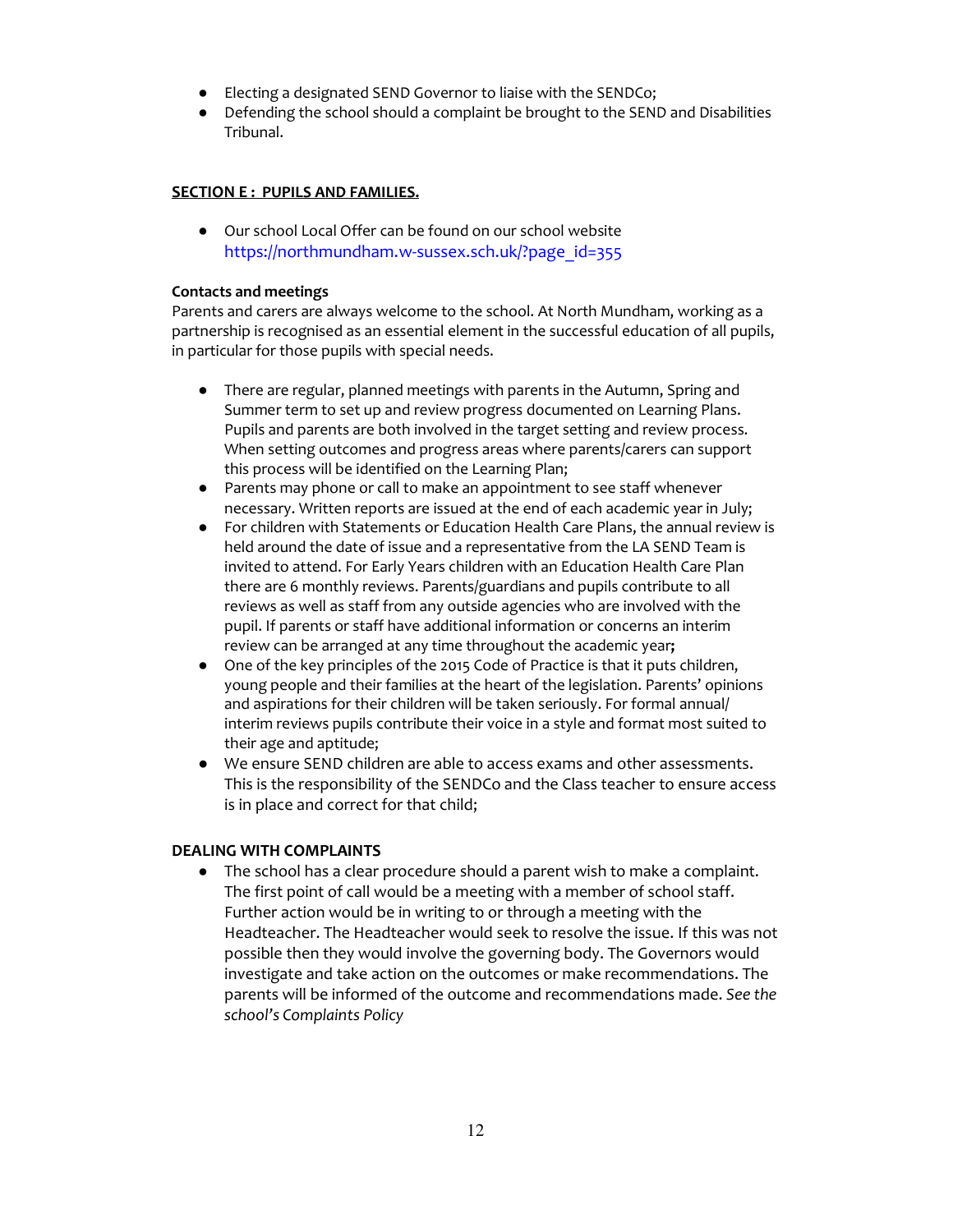# **SECTION F: SUPPORTING PUPILS AT SCHOOL WITH MEDICAL CONDITIONS**

*See North Mundham's policy, 'Supporting pupils with Medical Conditions.'*

- The school recognises that pupils at school with medical conditions should be properly supported so that they have full access to education, including school trips and physical education. Some children with medical conditions may be disabled and where this is the case the school will comply with its duties under the Equality Act 2010;
- Some may also have special educational needs (SEN) and may have a statement, or Education, Health and Care (EHC) plan which brings together health and social care needs, as well as their special educational provision and the SEND Code of Practice (2014) is followed;

All Teaching Assistants and the Headteacher are qualified First Aiders.

*See North Mundham's Accessibility Strategy for facilities for pupils with medical conditions, disability and SEN.*

# **SECTION G: TRAINING AND RESOURCES**

Funding for SEND is received from the following sources:

- SEND Formula Funding;
- Statement/EHCP money according to West Sussex's banding system;
- Pupil Premium (if eligible);
- Additional Money allocated from the school budget.

Spending and provision for pupils with Statements/ EHC Plans are monitored annually by the LA.

Funding is used to provide: SENDCo time, SEND Teachers, Teaching Assistants who support SEND pupils in class and in small groups and for pupils with Statements/ EHC plans, and training from agencies both within and outside North Mundham for all staff and additional staff to support children during lunchtimes when necessary. Appropriate books, computer programmes and recommended equipment are purchased for all SEND pupils across the school.

#### **In-service Training for staff in relation to SEN.**

Training needs for the staff for SEND are identified via appraisal reviews and the School Development Plan.

In order to maintain and develop the quality of teaching and provision to respond to the strengths and needs of all pupils, all staff are encouraged to undertake training and development. Staff complete training in areas of need identified and are supported regularly by the SENDCo in updating their knowledge.

All teachers and support staff undertake induction on taking up a post and this includes a meeting with the SENDCo to explain the systems and structures in place around the school's SEND provision and practice and to discuss the needs of individual pupils.

The school's SENDCo regularly attends the LAs SENDCo network meetings in order to keep up to date with local and national updates in SEND.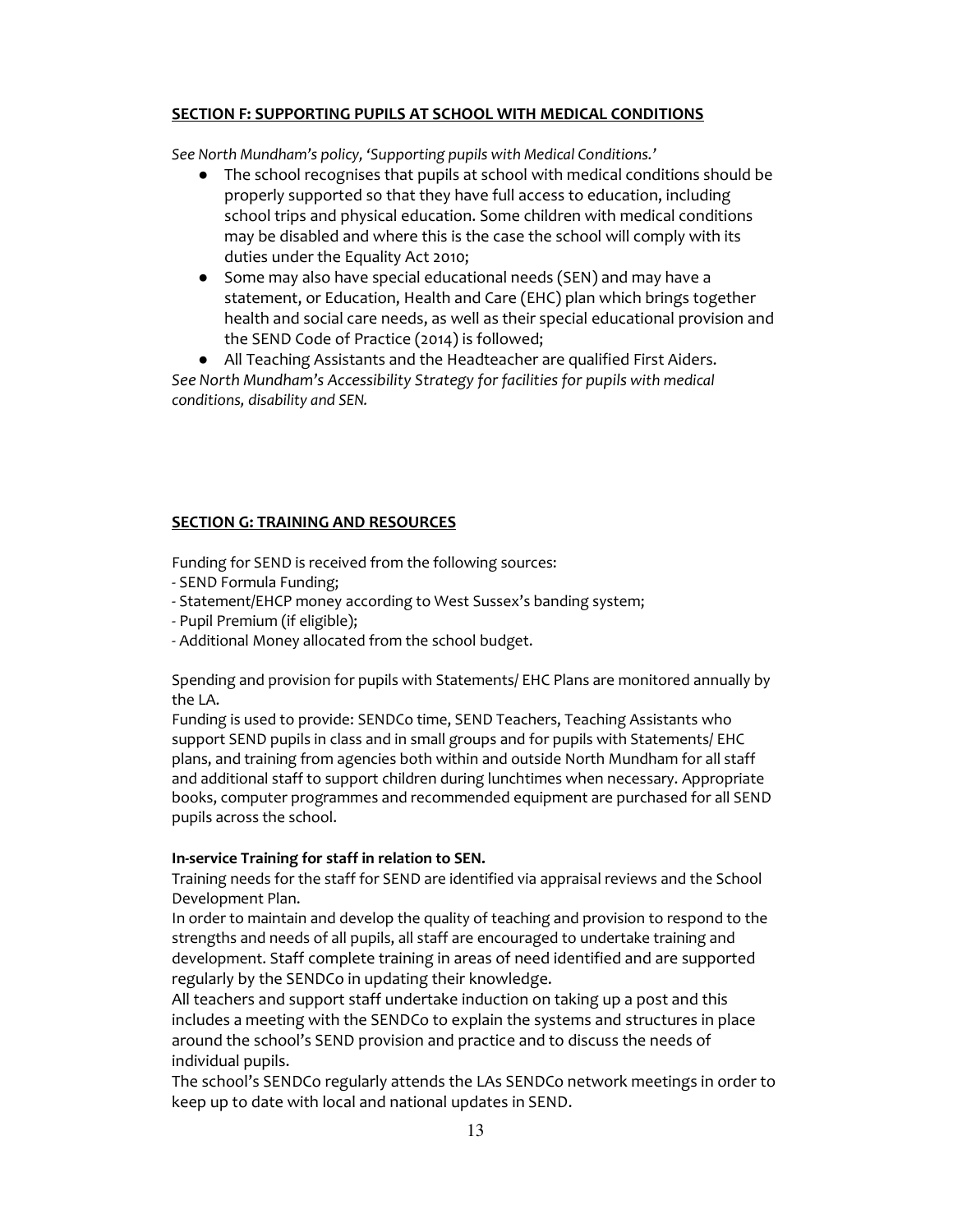Local links are made with other SENDCos and the school is part of the Chichester NOVIO hub.

#### **Evaluation of SEND by the governing body**

The Headteacher and SENDCo keep the Governing Body informed about all SEND matters – such as, the number of pupils on the SEND Register, the number of statements/ EHC plans and provision for those pupils, provision across the school, resources, funding, employment and use of Teaching Assistants, progress made by pupils with SEN, and parts of the School Improvement Plan related to SEND.

SEND appears as an item on the agenda at Governing Body meetings annually and at the Finance Sub Committee. Governors have been involved in training for SEND and there is a named Governor responsible for SEND. The SENDCo and SEND Governor have regular meetings.

#### **SECTION H: STORING AND MANAGING INFORMATION**

Information at North Mundham is stored in line with West Sussex polices on Management of Information and Freedom of Information.

All staff are aware of sharing information on a 'need to know' basis.

Class teachers have the most recent and relevant documents stored in their classrooms. More sensitive information is stored in locked filing cabinets in The Hub or in the Headteacher's office.

Medical care plans are available for relevant pupils in their classroom and in the medical room in case of emergency.

Any information which is out of date or no longer relevant is shredded. Information about past pupils is kept for 6 years, this follows guidance from the LA and Government.

# **Reviewing the Policy**

This policy will be reviewed annually in line with the Code of Practice and shared with the school governors, all school staff and placed on the school web site.

**Reviewed December 2021 by Mrs L Finch, SENCo** 

**Reviewed by SEND Governor December 2021** 

**Review date: December 2022**